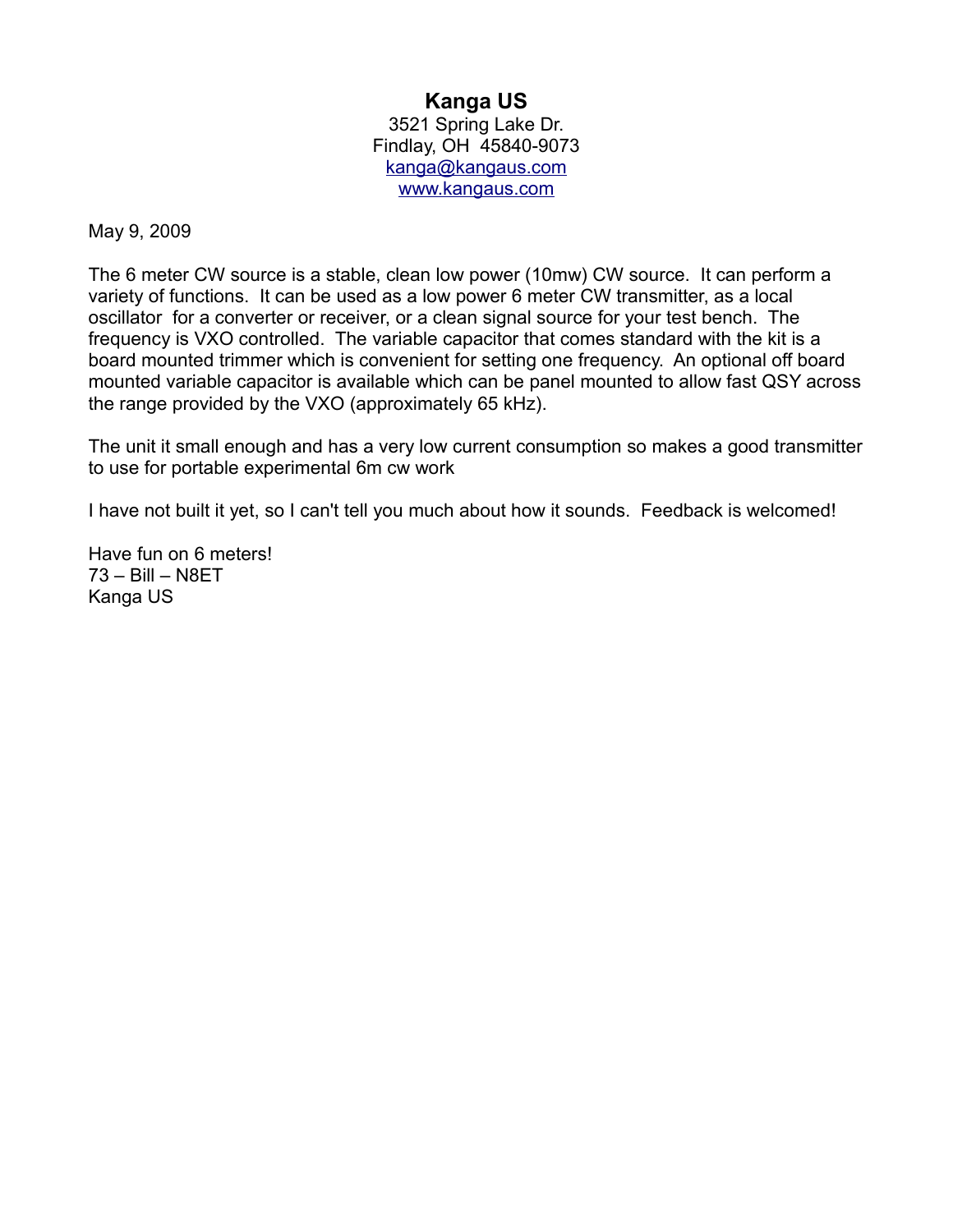

**Q1, Q2 2N3904 Q3 MPS 5179 Q4 J310**

**D1 4.7 volt zener**

**X1 16.700 MHz crystal**

**U1 78L06**

**Output lowers gracefully to +7 dBm at 9 volts with no change in frequency. Below 8 volts 78L06 voltage regulator drops out.**

**C1 15 pF PC mount air variable C2,C6 10 uF or 6.8 uF 16v electrolytic C3,C4, C9 220pF NPO miniature disk ceramic C5 100nF poly C7 180pF miniature disk ceramic C8 1000pF miniature disk ceramic C10, C11, C15, C16 10nF 1206 chip ceramic C12, C14, C17, C19 20pF green film trimmer C13, C18 1pF 0806 chip ceramic**

**L1 20t #28 T25-6 approx 1uH L2, L3 14 turns #28 T25-6 T1 6t trifilar FT23-43 T2, T3 14 turn primary 2 turn secondary #28 T25-6** **R1, R8, R13, R15, R17 51 ohm 1/4 watt R2, R5, R12 10k 1/4 watt R3 33 ohm 1/4 watt R4 22 ohm 1/4 watt R6, R9 510 ohm 1/4 watt R7 3.9k 1/4 watt R10 68 ohm 1/4 watt R11 15 ohm 1/4 watt R14 180 ohm 1/4 watt R15 22 ohm 1206 chip R16 100k 1/4 watt**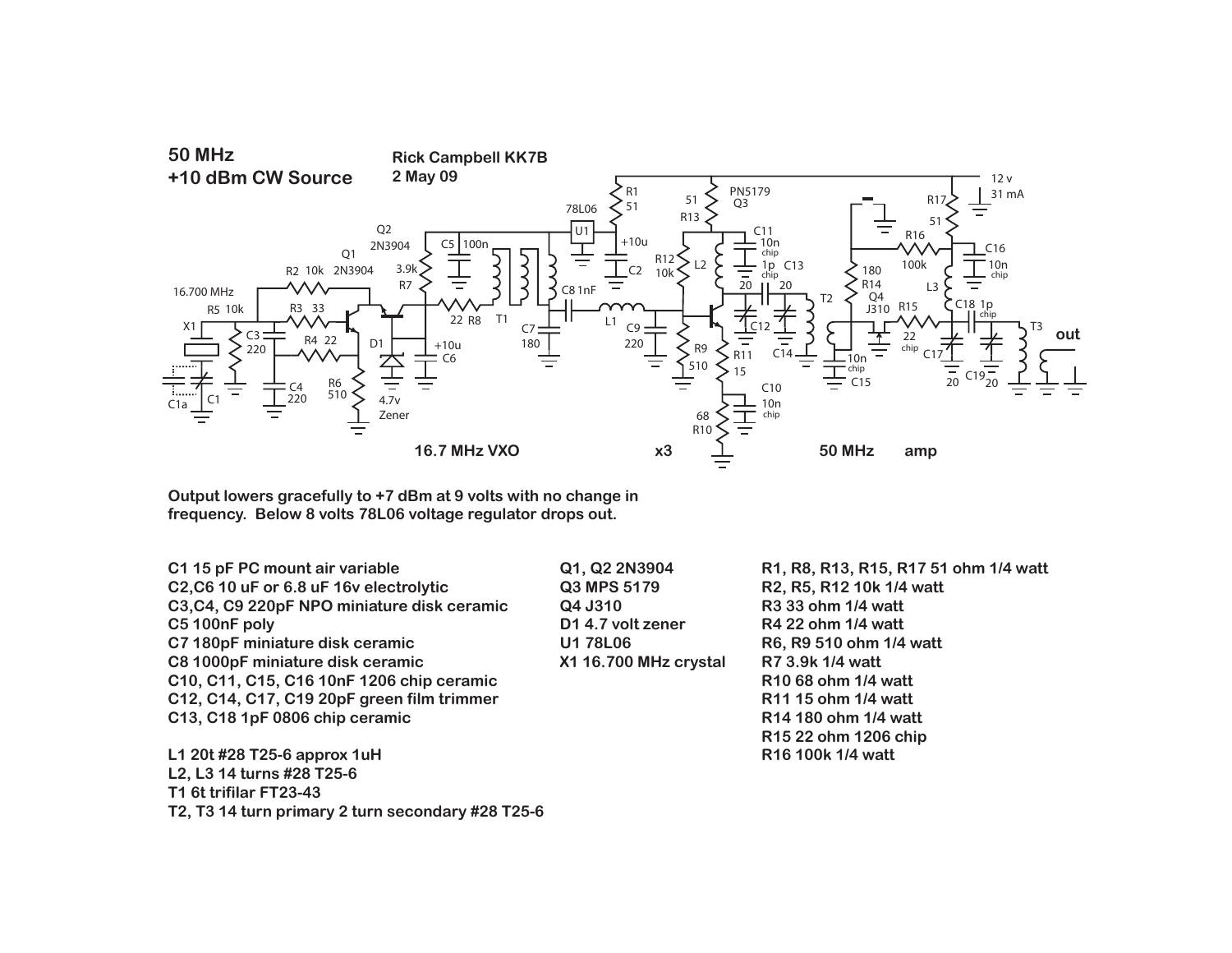

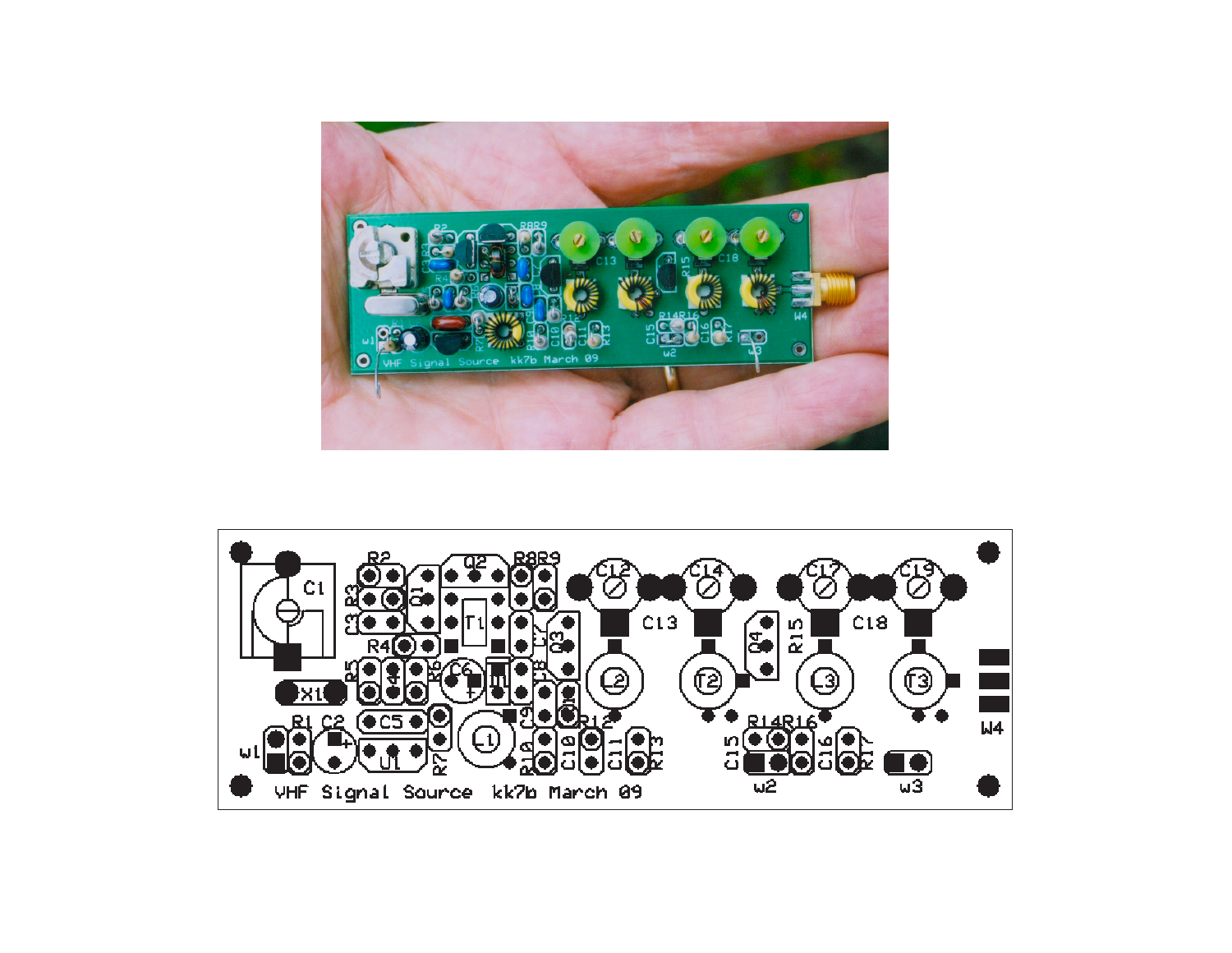Sheet1

| 50 MHZ +10dBm CW Source |                           |                |                   |
|-------------------------|---------------------------|----------------|-------------------|
|                         | <b>Value</b>              |                | <b>Mouser</b>     |
| Part<br>C <sub>1</sub>  | 15 pf bd mounted variable | <b>Digikey</b> |                   |
| C <sub>2</sub>          | 10 or 6.8 uf              | <b>P807-ND</b> |                   |
| $\overline{C3}$         | 220pf NP0                 |                | 581-SR151A221J    |
| $\overline{C4}$         | 220pf NP0                 |                | 581-SR151A221J    |
| C5                      | 100 <sub>n</sub>          | P4525-ND       |                   |
| C6                      | 10 or 6.8 uf              | P807-ND        |                   |
| C7                      | 180pf NP0                 | P807-ND        | 581-sr151a181j    |
| C <sub>8</sub>          | 1000pf disc               |                | 140-50P2-102K-RC  |
| $\overline{C9}$         | 220pf NP0                 |                | 581-SR151A221J    |
| $\overline{C10}$        | 10n 1206 chip             |                | 140-CC502B103K    |
| C11                     | 10n 1206 chip             |                | 140-CC502B103K    |
| C12                     | 20p trim                  | SG3003-ND      |                   |
| C13                     | 1pf 0806 chip             | 490-1372-1-ND  | 140-CC501N1.0C-RC |
| C <sub>14</sub>         | 20p trim                  | SG3003-ND      |                   |
| C <sub>15</sub>         | 10n 1206 chip             |                | 140-CC502B103K    |
| C16                     | 10n 1206 chip             |                | 140-CC502B103K    |
| C17                     | 20p trim                  | SG3003-ND      |                   |
| C18                     | 1pf 0806 chip             | 490-1372-1-ND  | 140-CC501N1.0C-RC |
| C <sub>19</sub>         | 20p trim                  | SG3003-ND      |                   |
| R <sub>1</sub>          | 51 ohms                   | 51qbk-nd       |                   |
| R <sub>2</sub>          | 10k                       | 10kqbk-nd      |                   |
| R3                      | 33 ohms                   | 33qbk-nd       |                   |
| R <sub>4</sub>          | 22 ohms                   | 22qbk-nd       |                   |
| R <sub>5</sub>          | 10k                       | 10kqbk-nd      |                   |
| R <sub>6</sub>          | 510 ohms                  | 510qbk-nd      |                   |
| R7                      | 3.9k                      | 3.9kqbk-nd     |                   |
| R <sub>8</sub>          | 51 ohms                   | 51qbk-nd       |                   |
| R <sub>9</sub>          | 510 ohms                  | 510qbk-nd      |                   |
| R <sub>10</sub>         | 68 ohms                   | 68qbk-nd       |                   |
| R <sub>11</sub>         | 15 ohm                    | 15qbk-nd       |                   |
| R <sub>12</sub>         | 10k                       | 10kgbk-nd      |                   |
| R <sub>13</sub>         | 51 ohms                   | 51qbk-nd       |                   |
| R <sub>14</sub>         | 180 ohms                  | 180qbk-nd      |                   |
| R <sub>15</sub>         | 22ohm 1206 chip           |                | 263-22-RC         |
| R <sub>16</sub>         | 100k                      | 100kqbk-nd     |                   |
| R <sub>17</sub>         | 51 ohms                   | 51qbk-nd       |                   |
| D1                      | 1N5230B                   |                | 512-1n5230B       |
| TR <sub>1</sub>         | 2N3904                    |                | 512-2N3904TF      |
| TR <sub>2</sub>         | 2N3904                    |                | 512-2N3904TF      |
| TR <sub>3</sub>         | <b>MPS 5179</b>           |                | 512-PN5179        |
| TR4                     | J310                      |                | 512-J310D26Z      |
| U1                      | 78L06                     |                | 512-KA78L06AZTA   |
| T1                      | FT23-43 6T trifilar       |                |                   |
| T <sub>2</sub>          | T25-6 14T 2T #28          |                |                   |
| T3                      | T25-6 14T 2T #28          |                |                   |